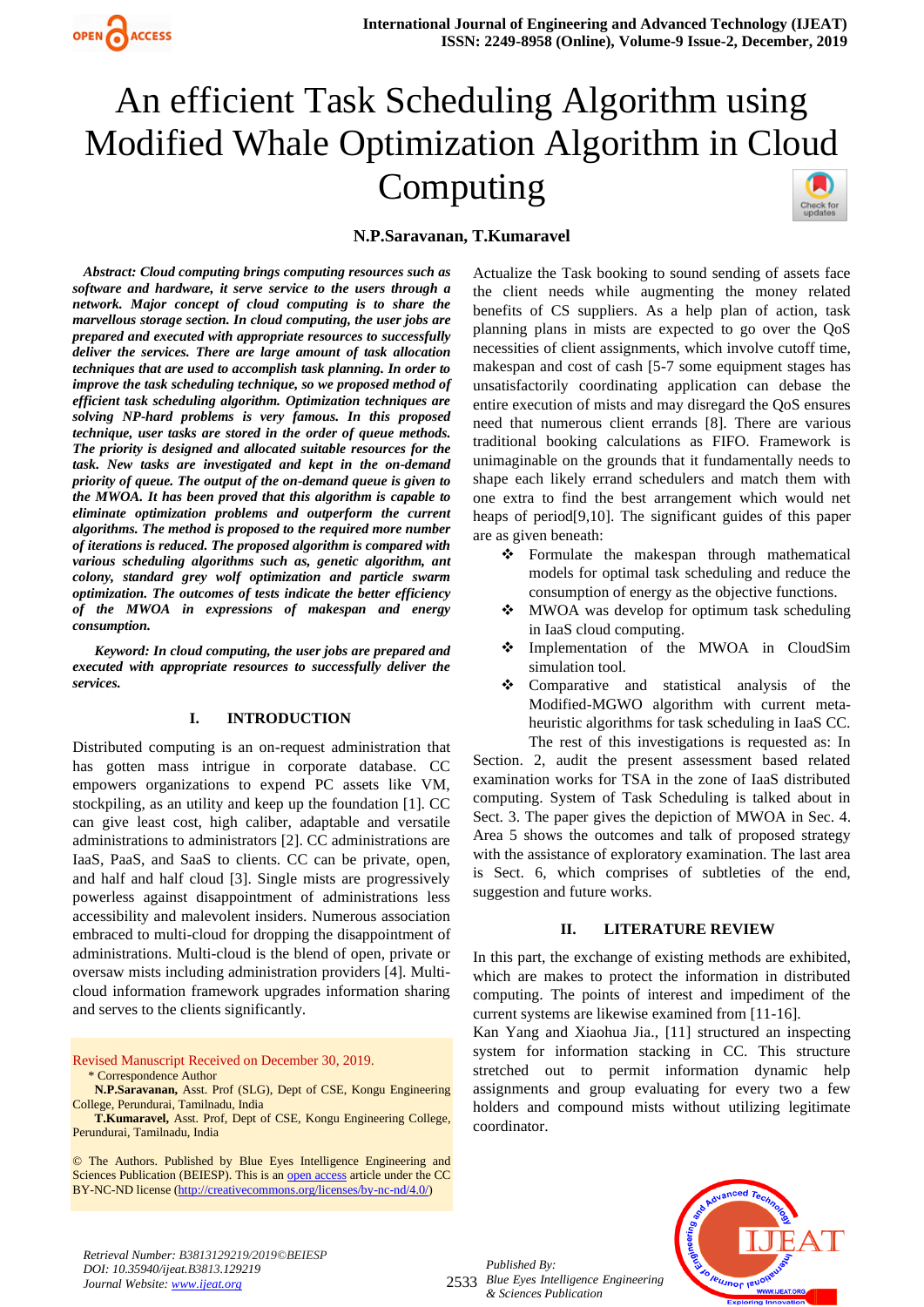# **An efficient Task Scheduling Algorithm using Modified Whale Optimization Algorithm in Cloud Computing**

This strategy was proficient, correspondence cost and calculation cost is extremely less, and improved the reviewing execution. The drawback was inspecting structure in cloud will in general consume more memory space.

Kan Yang and Xiaohua Jia., [12] built up a revocable information get to control conspire by multi authority CP-ABE for multi distributed storage frameworks. Both front and rear care in cloud framework is accomplished by characteristic renouncement strategy. The repudiation technique checked that the plan was exceptionally verified in arbitrary prophet model. In remote stockpiling plans multi authority CP-ABE strategy was applied. The impediment of the CP-ABE was capacity overhead, uncommonly when the whole of figure content was tremendous in distributed storage framework.

Rashmi Jogdand., et al., [13] guaranteed information respectability with open undeniable nature and accessibility. This strategy ensured information accessibility by receiving Deep Sky System exemplary for multi-mists. This multidistributed storage made document access by transmitting the connection as single time download for different clients. The documents were empty for the other legitimate clients in the record framework. The disservice was inertness of the scattered pieces over various servers on the cloud was extremely high.

Liangmin Wang., et al., [14] built up a database called SHAMC condition. The database was set up to help to deal with all requests in TPC Benchmark H (TPC-H). In this database, the homomorphic encryption was executed the inquiries direct on the figure content. The bit of leeway was administration interference was stayed away from in increasingly number of cloud and the database broke changeless disappointment issues and seller lock-in. During the database outstanding tasks at hand test Sysbench, numerous gridlocks had occurred. This proposed database was the most significant hindrance.

J. A. J. Sujana, et al., [15] proposed a SPSO strategies, which protected booking based to design the advanced timetable with perform of makespan and ease. The strategy was equipped for handover the errand in the logical work processes to the best appropriate successful machine in the cloud. Plus, a variation of PSO calculation called Variable Neighbour-hood PSO was likewise attempted to conquer the nearby optima issue. The yield results demonstrated that the booked work processes with guaranteed security were yield much preferred makespan over existing techniques with least emphases, in cloud condition is very appropriate. The SPSO calculation bit by bit builds the vitality cost go in heterogeneous condition.

G. Natesan, and Arun Chokkalingam, [16] has proposed a multi-target parallel machine booking procedure dependent on the OGWO. Premise cost and time model on distributed computing condition is limit. Moreover, the possibility of restriction based information is utilized with the standard GWO. To improve its computational speed and union profile of the proposed technique. This strategy surpasses among all methodologies and conveys quality calendars with less measure of memory usage and calculation time too. Be that as it may, OGWO approach takes more effort for mapping the undertaking to physical machines. **Task Scheduling**

*Retrieval Number: B3813129219/2019©BEIESP DOI: 10.35940/ijeat.B3813.129219 Journal Website[: www.ijeat.org](http://www.ijeat.org/)*

Task scheduling is a formula used to allocate received tasks to the accessible resources. Foremost aim of TSA is to make the most of the resources utilization without any affecting the service parameters side of the cloud. Figure 1 shows the whole energy aware task scheduling framework. This is collected of 4 important modules: user portal, task scheduler, information service and cloud data centre with PM [17-18]. Information providing process is the initial process, in which the task scheduler gathers task information. Task and the resource manager side to the Resources information. Selection process is the second step, in which the target resource is designated based on definite parameters of the resource and the task. Limitations contain task priority, task size, of the tasks. Then, transfer the task allocation plan to the resource manager by task scheduler. The final process of these system is the task distribution. In this step, each task assigns to the appropriate resources by the task manager.





Computing efficiency degradation cause scheduling a lot of tasks. That leads to long makespan, wait times problem, and costs problem. Therefore, the problematic of optimal allocation of a more number of tasks to the offered VMs is a better challenge. Cloud computing Scheduling in is noted as an issue with a large solution space [19, 20]. Thus, it takes a much time to discover an optimal solution. Implement more easily and fastest algorithm is Deterministic scheduling algorithms because every designed on one or a limited rules for handling and ordering the tasks. However, these not able to discover the optimal solution in an equitable period of time, especially when the issues becomes difficult or the number of tasks is much big. In contrast, metaheuristicbased performances have been verified to achieve nearoptimal solutions within a correct time for such problems. Metaheuristic-based algorithms normally offer good results than deterministic algorithms. Therefore, in this research work, MWOA is used for effective and efficient task scheduling in cloud computing, which is detailed in below division.

## **III. PROPOSED METHODOLOGY**

WOA is a directly arranged stochastic streamlining calculation. For enhancement issues to decide the worldwide ideal of populace search operator. Moreover to other populace based calculations, discovering techniques starting with making a lot of arbitrary answers for an expected issue.

*Published By: Blue Eyes Intelligence Engineering & Sciences Publication* 

2534

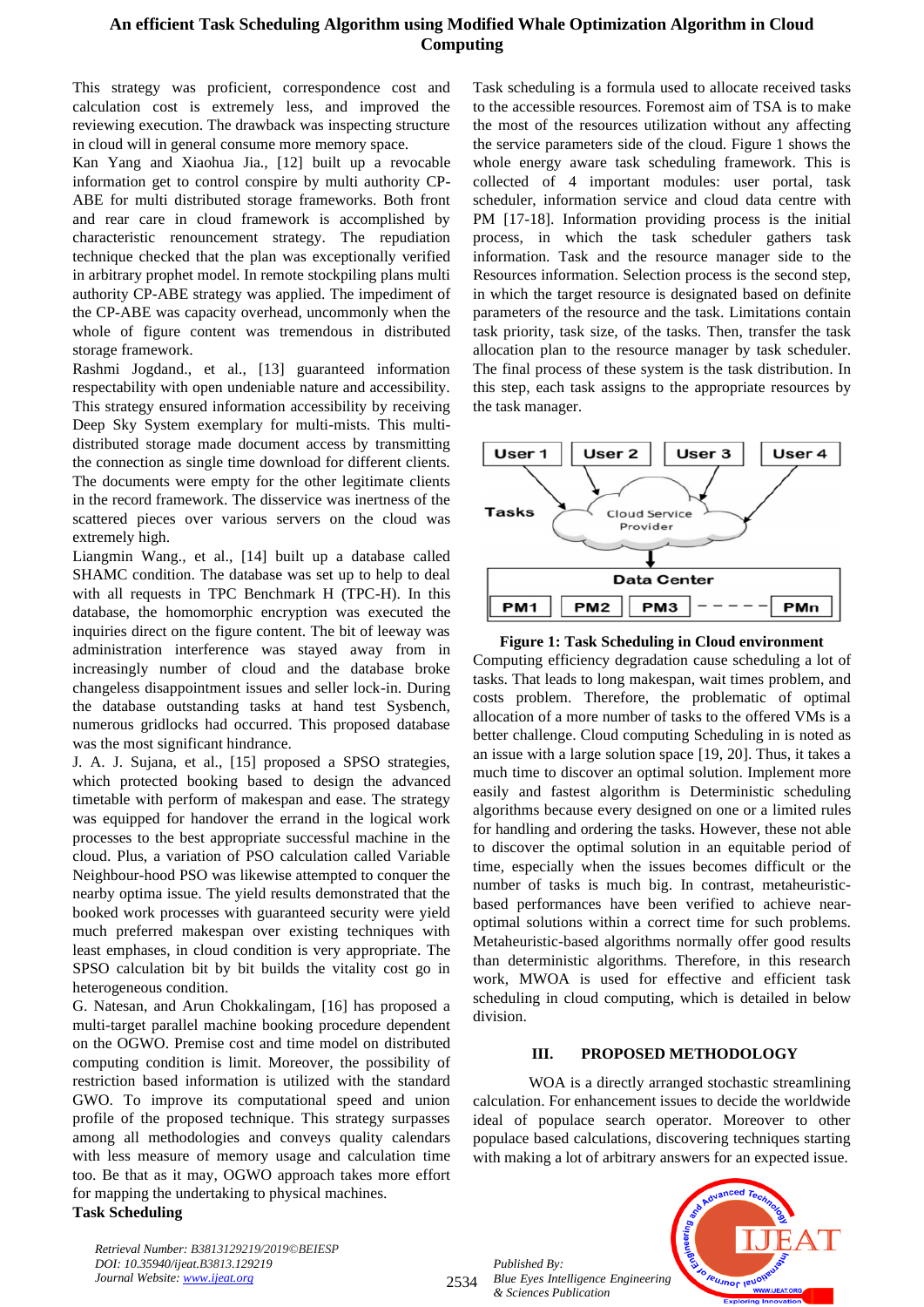

It by build up this set until the satisfaction Fig. 2. WOA and others between significant varieties decides that recoup the applicant arrangements of enhancement in every progression. WOA the conduct of chasing bump back whales in revelation and hostile quarries as air pocket net encouraging conduct. This model is uncovered in Fig. 2. It might be conceivable to note in this figure a humpback whale produces a snare with running in a winding manner round preys and creating round air pockets close by. The significant motivation strategy for the WOA is the shrewd scavenging. Another reproduced conduct of humpback whales in WOA is the encompassing system. Moving Humpback whales around the hover preys to bubble-net instrument utilized start chasing them.



*Figure 2: Hunting Behavior of Bubble-Net* 

(Mirjalili and Lewis in 2016) has present WOA. The major calculated equation defined in this algorithm is as follows

$$
X(t + 1) = \begin{cases} X^*(t) - AD & p < 0.5\\ D'e^{bl} \cos(2\pi t) + X^*(t) & p \ge 0.5 \end{cases}
$$

Random sequence *p* is anumeric in [0, 1],  $D = |Y*|$  $(t) - Y(t)$  and distance  $i^{th}$  whale, b is a constant for denote the figure of the logarithmic spiral, and random number isl in  $[-1, 1]$ , *t* shows the present iteration,  $A =$  $| CY * (t) - Y(t)|, B = 2ar - a, C = 2r, a linearly$ declines from 2 to 0above the sequence of iterations and r denote in [0, 1]random vector.

In this condition introductory segment is execute the circling machine, while the second impersonates the air pocket net technique. The variable p switches has equivalent likelihood between these two parts. These two conditions utilizing the conceivable area of a hunt operator. The two fundamental stages are investigation and abuse and these are utilizing populace based calculations. They are every two ensured in WOA by adaptively adjusting the parameters an and c in the central estimation.

In every single step of enhancement, search operators illuminate their positions rely upon a haphazardly assigned inquiry the best search specialist obtained up until now. To ensure investigation and intermingling, the better goals is the turn point to advise the situation of another hunt specialists *when*  $|Y| > 1$ . In other conditions (*when*  $|Y| <$ 1), the best solution obtained so far acting the role of the pivot point. The WOA pseudo codes are given in Algorithm 1.

```
Algorithm 1 : Pseudo codes of WOA
        Set the whales population Y_i (i = 1, 2, 3, ..., n)
        Set a, A, and CCompute the fitness of each search agent 
                  Y^* = the best search agent
         Procedure WOA 
        (Population, a, A, C, Max Iter, ...)t = 1 while t \leq Max Iter do
              for each search agent do
             if |A| \leq 1then
               Update the position of the current search
                  agent by the equation 2.6
               else if|A| > 1then
                 Take a random search agent Xr and
                 Bring up to date the position of the current 
                 agent by the equation 2.8
              end if 
          end for 
        Bring up to date a, A, and CBring up to dateY^* if there is a better solution
                           t = t + 1end while
         return 
∗
       end procedure
```
It was confirmed by the discoverers of WOA, which make optimization issues is able to solve in various kinds. It was discussed in the foremost paper, this is due to the high local optima avoidance of this algorithm flexibility and gradientfree mechanism. These inspired our efforts to service WOA for capable task arrangement.

## **IV. RESULTS AND DISCUSSION**

All the computational investigations the presentation of the proposed procedure to use these trial are examined in these segment. Cloudsim device is utilized to run these calculation. The essential stage for these investigation is JAVA. And afterward utilizing PC with Intel Core i5processor, 4 CPU @ 2.9 GHz, 8GB RAM and Windows working framework has 64-piece. At long last, we talked about the incitement result has spent least vitality and least timeframe.

#### **V. MEASURES OF EFFECTIVENESS**

In task planning practice of, a few components can be knowing as execution measurements contains as cost and stream time, holding up time, turnaround time, throughput, load adjusting, lateness, and the sky is the limit from there. In beneath upgraded execution are pursues:

**Makespan:** Specify the time consumed for executing every tasks. This can be deliberate by Eq. (13):

 $Makespan = max_{i \in tasks} \{ FT_i \} (13)$ 

Where  $FT<sub>i</sub>$  signifies the finishing task time.

**Energy Consumption:** This is the last goal, which is comparative with the entirety of information middles in the cloud.



*Retrieval Number: B3813129219/2019©BEIESP DOI: 10.35940/ijeat.B3813.129219 Journal Website[: www.ijeat.org](http://www.ijeat.org/)*

2535 *Blue Eyes Intelligence Engineering Published By: & Sciences Publication*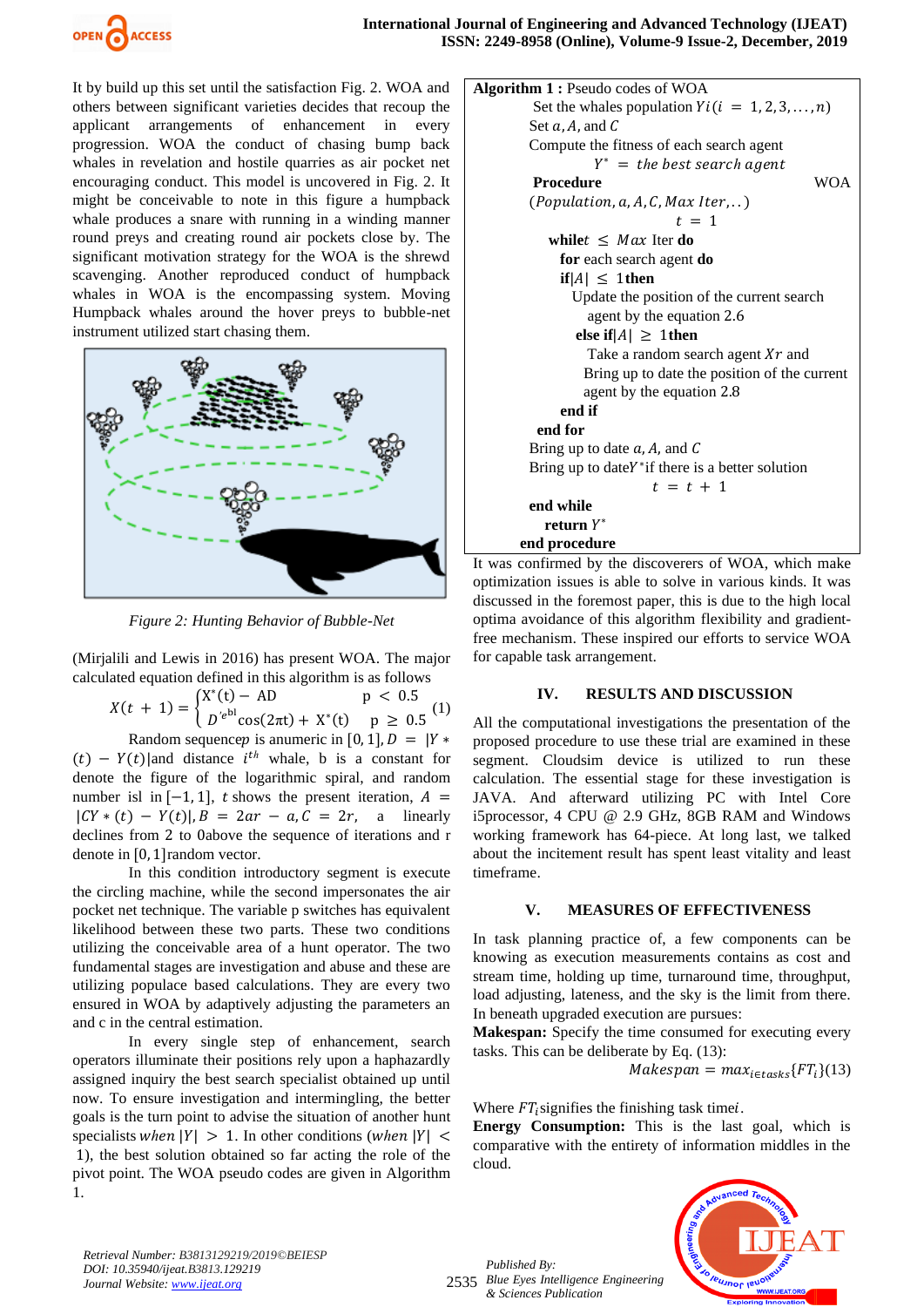## **An efficient Task Scheduling Algorithm using Modified Whale Optimization Algorithm in Cloud Computing**

The entirety of server farms developments, the vitality factor much develops.

Vitality utilization is considered by duplicating the dispersion framework component by the virtual machine in the vitality spent characterized by Eq. (14):

$$
E_c = \frac{1}{VM \times X} \sum_{i=1}^{m} \sum_{j=1}^{n} r_{ij} \times d_{iij} \qquad (14)
$$

Where  $r_{ij}$ an distribution matrix element characterises,  $d_{ii}$  during the execution of a taskthe energy utilized by each and every resource. Virtual machine  $VM$  and X represent total of tasks. The equation  $(15)$  energy consumption function is represented.

 $F^{min} = E_c$  (15)

## **Performance Analysis of Proposed MWOA in terms of Makespan**

The MWOA introduction result is checked for makespan. The MWOA is compared with GA, ACO, PSO [15] and standard GWO [16] for task planning. The are various from 100-500 errands. In this execution, the undertakings are executed 30 tally of times and afterward figure the normal check. For every one of these emphases, 50 VMs are been estimated. The executed undertakings utilizing normal makespan for MWOA, GA, ACO, PSO and GWO are meant in Table 1. The graphical portrayal of the proposed technique is depicted in Figure 3.

*Table 1: Performance Evaluation for Makespan of Proposed Method*

| <b>Number</b> | <b>GA</b> | <b>ACO</b> | <b>Standard</b> | <b>PSO</b> | <b>Proposed</b> |
|---------------|-----------|------------|-----------------|------------|-----------------|
| of tasks      |           |            | <b>GWO</b>      |            | <b>MWOA</b>     |
| 100           | 73        | 78         | 64              | 70         | 52              |
| 200           | 145       | 115        | 150             | 107        | 105             |
| 300           | 210       | 192        | 198             | 200        | 185             |
| 400           | 325       | 260        | 341             | 250        | 240             |
| 500           | 463       | 340        | 424             | 328        | 310             |



**Figure 3: Performance of Proposed Method in terms of Makespan**

The count of cloud tasks is 200, the makespan value for MWOA, GA, ACO, PSO and SGWO are 105, 145, 115, 107 and 150. Similarly total count of tasks is 400, the makespan values for MWOA, PSO and standard GWO are 240, 250 and 341. The makespan values of proposed MWOA, ACO, PSO and SGWO are 310, 340, 328 and 424 when the amount of cloud is 500. Cloud tasks is 100 similarly, the values of makespan are 52, 78, 73 and 70 for MWOA, ACO, GA and PSO. However, the number of cloud tasks is 300,

*Retrieval Number: B3813129219/2019©BEIESP DOI: 10.35940/ijeat.B3813.129219 Journal Website[: www.ijeat.org](http://www.ijeat.org/)*

the makespan values are 185, 200 and 198 for proposed method, PSO and GWO respectively. From these validated results, the makespan values are increased, when increased the count of cloud tasks. The makespan development produced a value by the future MWOA is well in comparison with ACO, GA, standard GWO and PSO.

#### **Performance Analysis of Proposed MWOA in terms of Energy Consumption**

Table 2 describes the energy consumption of proposed method against existing techniques namely GA, PSO [15], standard GWO [16] and ACO.

**Table 2: Energy consumption of Proposed MWOA**

| <b>Number</b><br>of<br>iterations | <b>PSO</b> | <b>GA</b> | <b>Standard</b><br><b>GWO</b> | <b>ACO</b> | <b>Proposed</b><br><b>MWOA</b> |
|-----------------------------------|------------|-----------|-------------------------------|------------|--------------------------------|
|                                   | 25         | 40        | 29                            | 49         | 23                             |
| 10                                | 22         | 38        | 24                            | 40         | 20                             |
| 15                                | 20         | 35        | 22                            | 32         | 19                             |
| 20                                | 17         | 29        | 18                            | 28         | 15                             |
| 25                                | 18         | 27        | 17                            | 25         | 13                             |
| 30                                | 16         | 25        | 15                            | 20         |                                |



**Figure 4: Energy Consumption of Proposed MWOA**

Reduces the energy consumption experiment is result by the proposed MWOA technique, thereby make performance improving. These model 30 iterations are finished for calculating the energy consumption for the period of task execution. The iterations are least (5, 10) the GWO technique makes an energy consumption higher than compare with other two practises. The proposed method achieved closely less than 20% energy consumption for 15th iteration, whereas the GWO achieved 22% energy consumption. The proposed method produces better result while the iteration is increased properly. When compare with others such as ACO, PSO and standard GWO is lower than our technique. The result analysis shows that the proposed technique during task execution takes less energy.

## **VI. CONCLUSION**

In CC theme, one of the most basic issues is task booking is to be unravelled. It is fundamental for distributing assignments to the right assets and by and large every framework execution is streamlining. Productive errand booking see clients' prerequisites as well as guarantees cloud assets' high use, in order to build up the general execution of

the distributed computing condition.



2536 *Published By: Blue Eyes Intelligence Engineering & Sciences Publication*